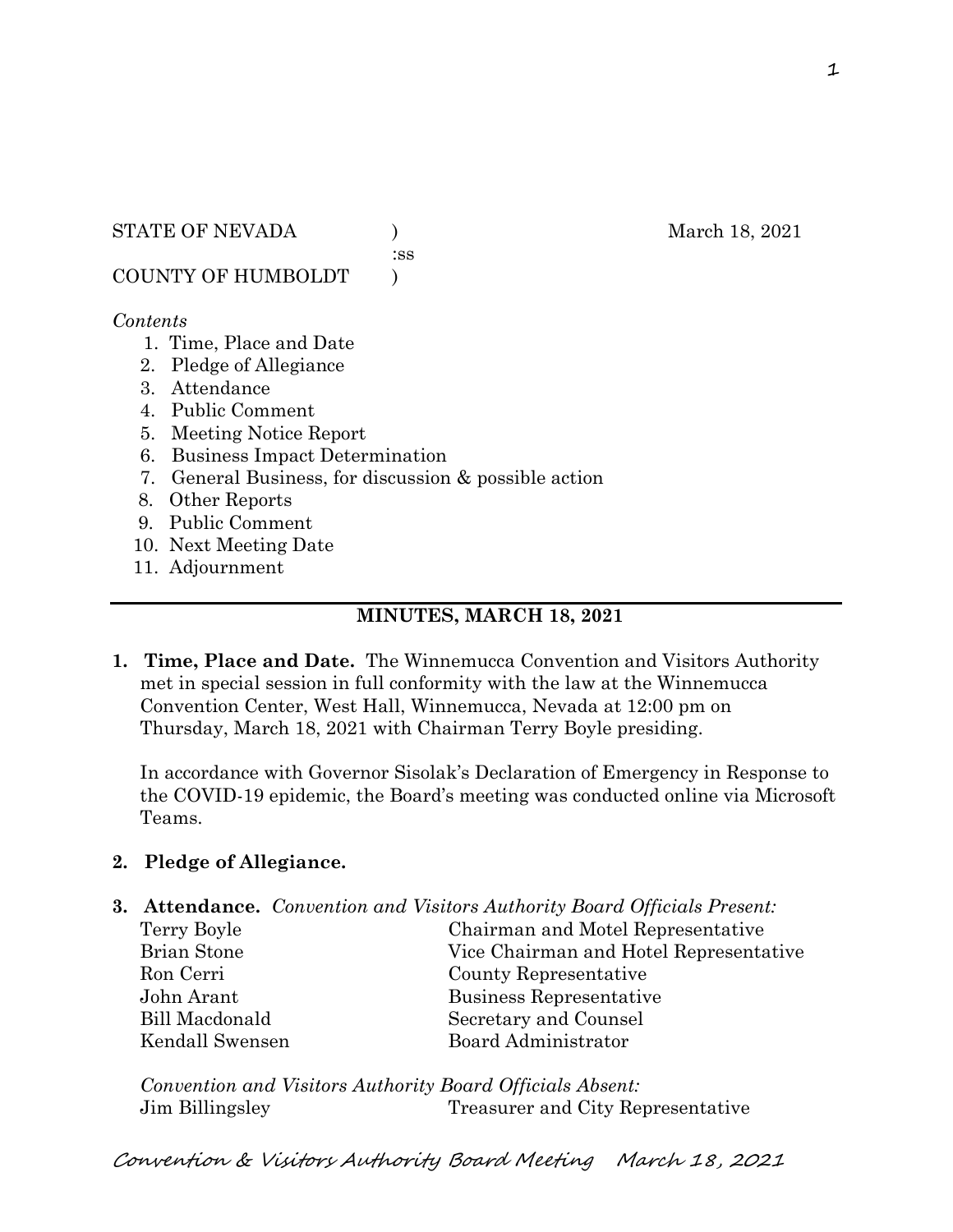*Staff Members Present:* Kim Petersen Director

*Staff Members Absent:* Shelly Noble Administrative Clerk

*Others Present:* None

## **4. Public Comment**

No public comment.

#### **5. Meeting Notice Report.**

Chairman Boyle reported that notice, including meeting agenda, was posted by Shelly Noble by 9:00 am Monday, March 15, 2021 at Humboldt County Library, Court House, Post Office, City Hall and Convention Center West Hall. No persons have requested mailed notice during the past six months.

**6. Business Impact Determination.** Chairman Boyle asked whether any agenda item proposes the adoption by the city or by the county or by the WCVA of any rule, including any ordinance or resolution which would impose, increase or change the basis for the calculation of a fee that is paid in whole or in substantial part by businesses, which would impose a direct and significant economic burden upon a business or directly restrict the formation or expansion of a business, pursuant to NRS Chapter 237? The Chairman called for board or public input thereon; Counsel reported there was no agenda problem; there was no public input thereon. Action was taken.

 *Terry Boyle made a motion that there appears to be no business impacting fee matter on today's agenda. The motion carried, 4-0.* 

#### **7. General Business, for discussion & possible action**

### **7.1 Review and discussion of WCVA 2021-2022 tentative budget, for possible action**

 At yesterday's regular board meeting, Kendall distributed copies of the 2021- 2022 tentative budgeT that he had prepared so that board members could look it over before today's meeting. As in past years, he and Kim were conservative in their estimates for room tax income and also expenditures. After some discussion, it was agreed that this budget's amount for capital projects should be increased by \$500,000. Room taxes have remained fairly steady throughout the past year, and we do have funds available in our investment account if we were to need them, so this board wants to make sure that they have the flexibility for proceed with projects that would be beneficial to our facilities and to our community by bringing additional events to town. *Brian Stone made a motion to approve the WCVA 2021-2022 tentative budget as presented*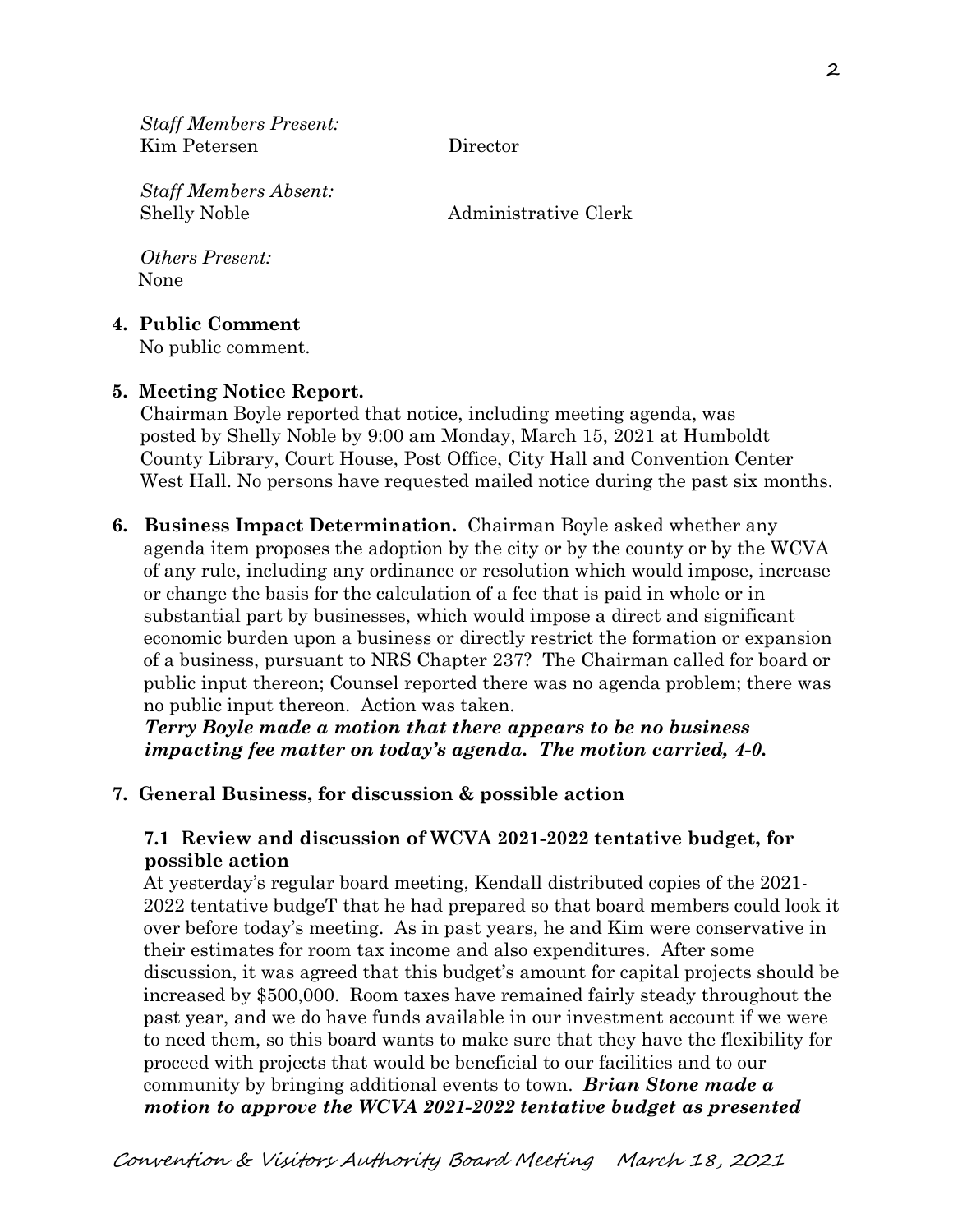*with one modification that increases the amount budgeted for capital projects by \$500,000. Motion carried, 4-0.*

**14. Public Comment** None.

**15. Regular Business. Next Meeting. The Board confirmed the next regular meeting date of Wednesday, April 21, 2021 4:00 pm.** 

**16. Adjournment.** *Brian Stone made a motion to adjourn this meeting. Motion carried, 4-0.*

The meeting was adjourned to the next regular meeting, or to the earlier call of the Chairman or to the call of any three (3) members of the Board on three (3) working days notice.

Respectfully submitted,

Shelly Noble

As written\_\_\_\_\_\_\_\_\_\_\_\_\_\_\_

As corrected

Winnemucca Convention & Visitors Authority Board

\_\_\_\_\_\_\_\_\_\_\_\_\_\_\_\_\_\_\_\_\_\_\_\_\_\_\_\_\_\_\_ \_\_\_\_\_\_\_\_\_\_\_\_\_\_\_\_\_\_\_\_\_\_\_\_\_\_\_\_\_\_ TERRY BOYLE BRIAN STONE Chairman and Vice Chairman and Motel Representative Hotel Representative

Convention & Visitors Authority Board Meeting March 18, 2021